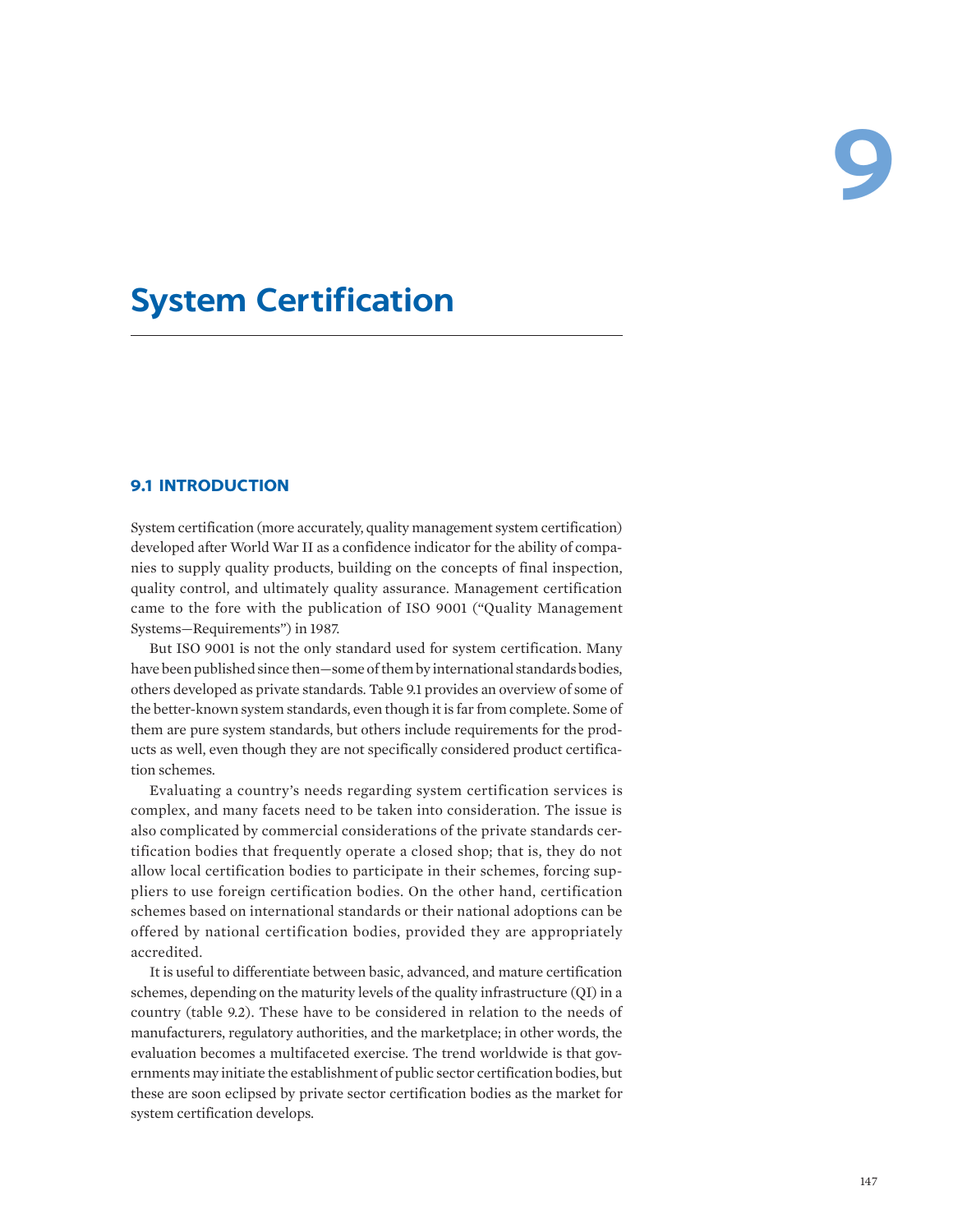| <b>LEVEL</b>  | <b>SECTOR</b>                  | <b>STANDARD</b>                                                                                     |  |
|---------------|--------------------------------|-----------------------------------------------------------------------------------------------------|--|
| International | Generic                        | ISO 9001:2015                                                                                       |  |
| standard      | Environmental                  | ISO 14001:2015                                                                                      |  |
|               | Food safety                    | <b>HACCP</b>                                                                                        |  |
|               |                                | ISO 22000:2005                                                                                      |  |
|               | Information security           | ISO/IEC 27001:2013                                                                                  |  |
|               | IT service management          | ISO/IEC 20000-1:2011                                                                                |  |
|               | Supply chain security          | ISO 28000:2007                                                                                      |  |
|               | Petroleum and natural gas      | ISO 29001:2010                                                                                      |  |
|               | Energy                         | ISO 50001                                                                                           |  |
| Private       | Aerospace                      | AS 9100 <sup>a</sup>                                                                                |  |
| standard      | Automotive                     | IATF 16949:2016                                                                                     |  |
|               | Food safety and horticulture   | British Retail Council (BRC)                                                                        |  |
|               |                                | <b>GLOBAL G.A.P.</b>                                                                                |  |
|               |                                | <b>FSSC 22000</b>                                                                                   |  |
|               | Social accountability          | SA 8000                                                                                             |  |
|               |                                | Fair Trade                                                                                          |  |
|               | Telecommunication              | TL 9000 <sup>b</sup>                                                                                |  |
|               | Occupational health and safety | <b>OHSAS 18000</b>                                                                                  |  |
|               | Ecolabeling                    | <b>EU Ecolabel</b>                                                                                  |  |
|               |                                | Forest Stewardship Council (FSC)                                                                    |  |
|               |                                | Marine Stewardship Council (MSC)                                                                    |  |
|               |                                | Green Dot                                                                                           |  |
|               |                                | Note: AS — aerospace: ELL — European Union: IATE — International Automotive Task Eorce: ESSC — Eood |  |

|  |  |  |  |  | <b>TABLE 9.1 Overview of leading system certification schemes</b> |  |
|--|--|--|--|--|-------------------------------------------------------------------|--|
|--|--|--|--|--|-------------------------------------------------------------------|--|

*Note:* AS = aerospace; EU = European Union; IATF = International Automotive Task Force; FSSC = Food Safety System Certification; GLOBAL G.A.P. = Global Good Agricultural Practice; IEC = International Electrotechnical Commission; ISO = International Organization for Standardization; IT = information technology; HACCP = hazard analysis and critical control points; OHSAS = Occupational Health and Safety Assessment Series; SA = Social Accountability; TL = telecommunication. The standards are continuously being revised, and information regarding the latest issue must be obtained from the publishing organization. For a more detailed description of the various system certification schemes, see module 6, section 6.5, of the QI Toolkit.

a. AS 9000 is published by the International Aerospace Quality Group (IAQG), a nonprofit cooperative organization incorporated under Belgian law, comprising three sectors: the Americas (AAQG), Asia/ Pacific (APAQG), and Europe (EAQG).

b. TL 9000 was developed and is published by the QuEST Forum, a Business Performance Community (BPC) within the Telecommunications Industry Association (TIA).

This section of the Comprehensive Diagnostic Tool consists of two subsections: the first dealing with the system certification sector as a whole, and the second with the evaluation of an individual system certification body. The former (on the system certification sector) deals primarily with the evaluation of the country's needs, taking into consideration both the public and the private sectors. The basic building blocks for evaluating the country's needs regarding system certification are listed in table 9.3.

The pillars and building blocks for evaluating a specific certification body are listed in table 9.4.

To depict the pillars and building blocks in a graphical way that would indicate the state of system certification in a country at a glance, they can be put together as shown in figure 9.1. For a complete description of the construction, interpretation, and use of this graphic or of the matching radar diagram, see section 1: Comprehensive QI Assessment.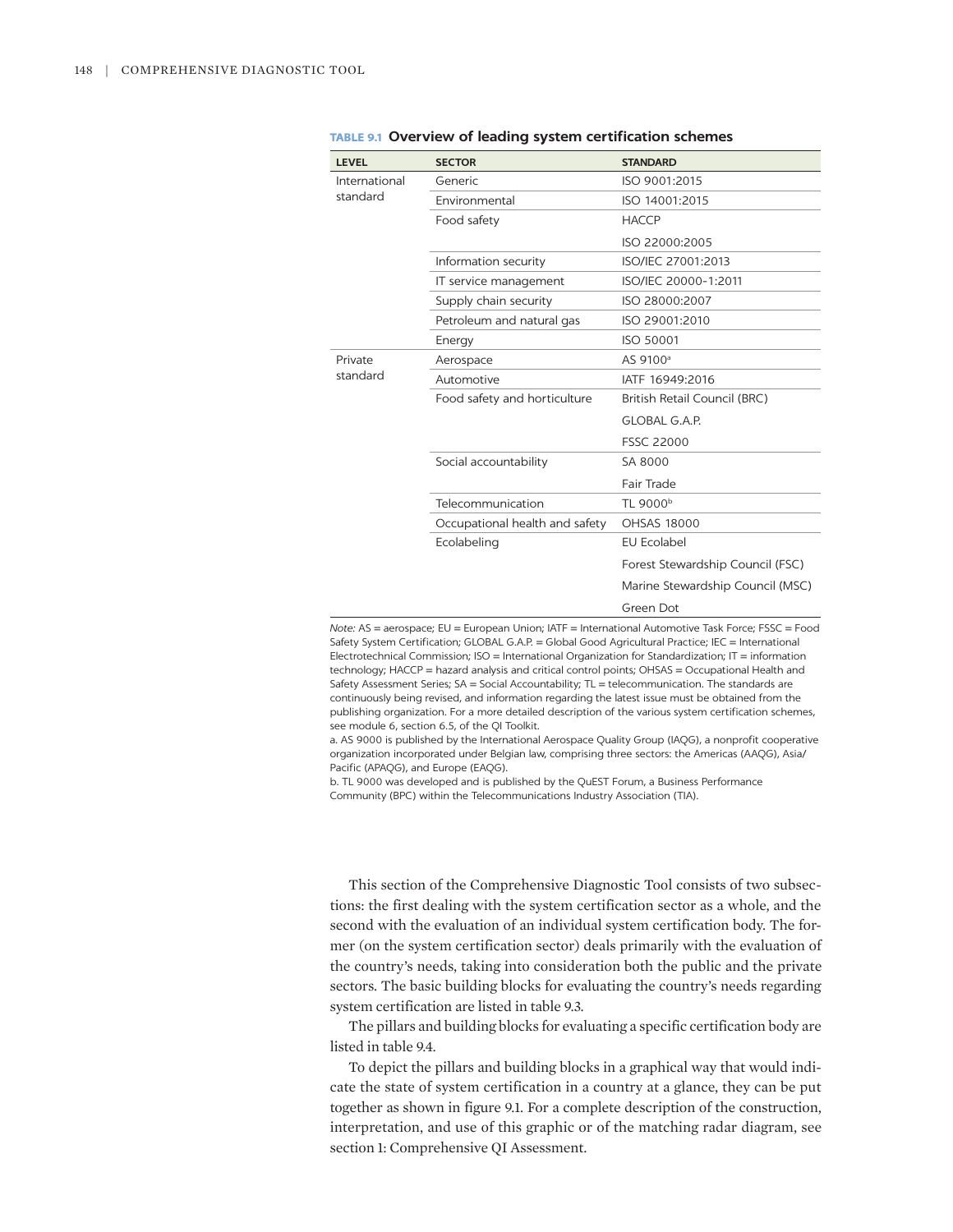| <b>CHARACTERISTIC</b> | <b>RUDIMENTARY</b><br>(VERY LITTLE IS IN<br>PLACE)           | <b>BASIC (LOW-TO)</b><br><b>MIDDLE-INCOME</b><br><b>COUNTRY APPROACH)</b> | <b>ADVANCED (ECONOMYWIDE</b><br><b>APPROACH, SECTORAL</b><br><b>APPROACH)</b> | <b>MATURE (TOTALLY FREE-MARKET</b><br><b>APPROACH)</b>                  |  |
|-----------------------|--------------------------------------------------------------|---------------------------------------------------------------------------|-------------------------------------------------------------------------------|-------------------------------------------------------------------------|--|
| Certification<br>body | No local<br>certification                                    | A few certification<br>bodies to support                                  | System certification scheme<br>services defined through                       | System certification schemes<br>determined by free-market<br>principles |  |
| infrastructure        | bodies established:<br>some foreign ones<br>may be operating | Main exported<br>products; and                                            | economywide surveys and<br>defined sectoral needs                             |                                                                         |  |
|                       |                                                              | Critical technical<br>$\bullet$<br>regulation<br>implementation           |                                                                               |                                                                         |  |
| Recognition           | None                                                         | Through accreditation                                                     | Through accreditation and<br>designation                                      | Through accreditation and<br>designation                                |  |
| Establishment<br>None |                                                              | Mostly public sector<br>certification bodies                              | Good mix of public and private<br>sector certification bodies                 | Predominance of private sector<br>certification bodies; public          |  |
|                       |                                                              | Public sector certification<br>bodies looking after SME sector            | sector certification bodies<br>mostly looking after SME sector                |                                                                         |  |
| Services              | Ad hoc services by<br>outside<br>certification bodies        | Selected system<br>certification services                                 | Small range of system<br>certification services                               | Wide range of system<br>certification services                          |  |
| Human                 | None                                                         | Training on the job                                                       | Training on the job                                                           | Training on the job                                                     |  |
| resources             |                                                              |                                                                           | Training courses in auditing                                                  | Training courses in auditing                                            |  |
|                       |                                                              |                                                                           | Foreign auditor registration<br>schemes                                       | methodologies                                                           |  |
|                       |                                                              |                                                                           |                                                                               | Auditors as a professional profile                                      |  |
|                       |                                                              |                                                                           |                                                                               | Local and foreign auditor<br>registration schemes                       |  |
| Demand<br>orientation | Ad hoc by specific                                           | Demand surveys, mostly                                                    | Demand surveys                                                                | Free-market instruments and                                             |  |
|                       | organizations                                                | through projects                                                          | Stakeholder participation and<br>consultative mechanism                       | constructs to ensure demand<br>orientation                              |  |

| TABLE 9.2 Maturity levels of a country's system certification schemes, by characteristic |  |  |  |  |  |
|------------------------------------------------------------------------------------------|--|--|--|--|--|
|------------------------------------------------------------------------------------------|--|--|--|--|--|

*Note:* SMEs = small and medium enterprises.

### **TABLE 9.3 Building blocks for evaluating a country's system certification sector**

|                            |                | <b>BUILDING BLOCK</b>                                   |
|----------------------------|----------------|---------------------------------------------------------|
| <b>PILLAR</b>              | NO.            | <b>DESCRIPTION</b>                                      |
| 1: Legal and institutional |                | System certification services strategy                  |
| framework, system          | $\overline{2}$ | Designated system certification bodies                  |
| certification sector       | 3              | Certification bodies for the export markets             |
|                            | $\overline{4}$ | System certification schemes to upgrade SMEs            |
|                            | 5              | Training and registration of auditors and lead auditors |

*Note:* SMEs = small and medium enterprises.

### **TABLE 9.4 Pillars and building blocks of a system certification body**

|                                         |     | <b>BUILDING BLOCK</b>    |
|-----------------------------------------|-----|--------------------------|
| <b>PILLAR</b>                           | NO. | <b>DESCRIPTION</b>       |
| 1: Legal and institutional              | 6   | Legal entity             |
| framework, individual                   | 7   | Governance               |
| system certification bodies             | 8   | Certification scope      |
|                                         | 9   | Financial sustainability |
| 2: Administration and<br>infrastructure | 10  | Top management           |
|                                         | 11  | Organizational structure |
|                                         | 12  | Management and personnel |
|                                         | 13  | Premises                 |
|                                         | 14  | Equipment                |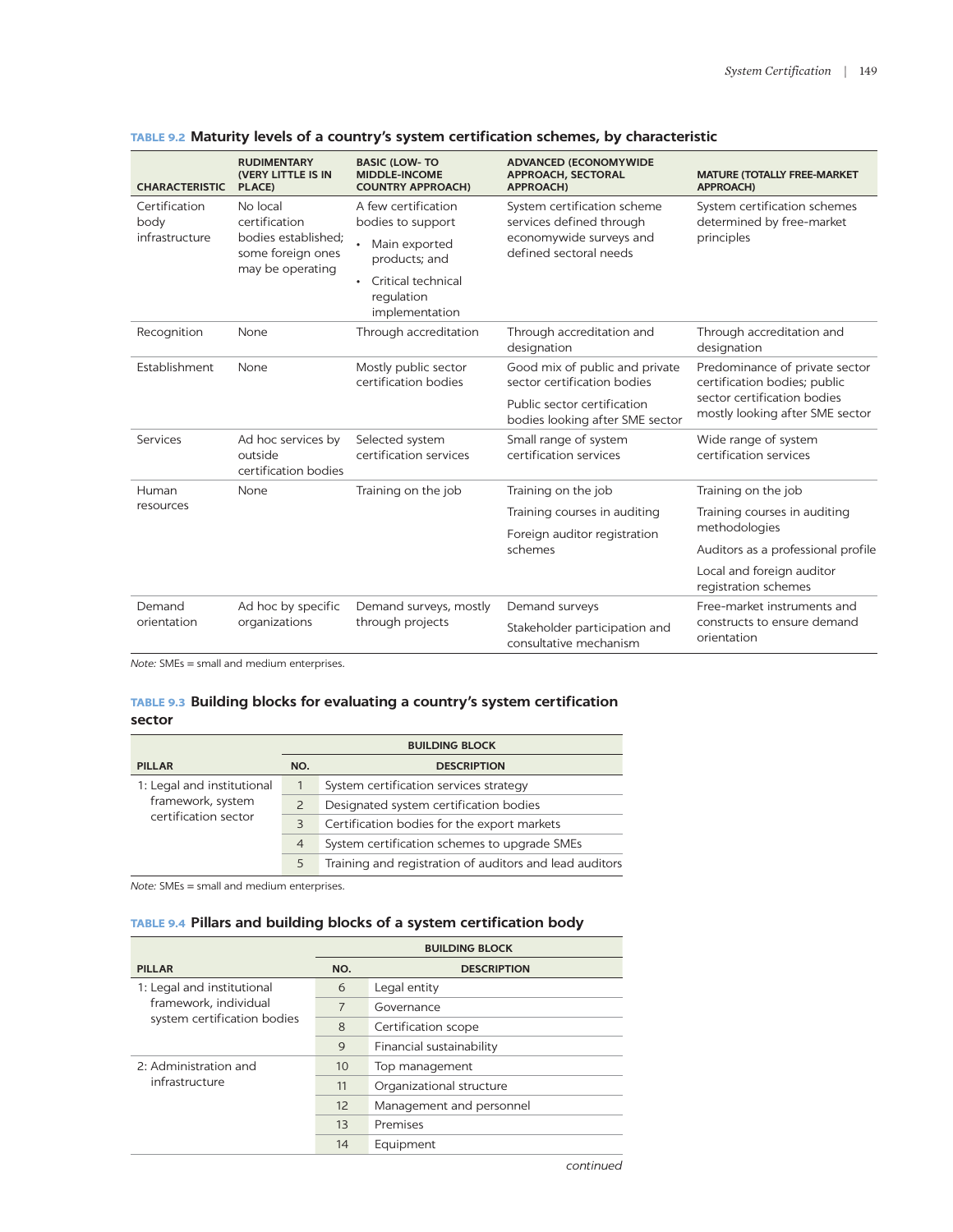#### **TABLE 9.4** *continued*

|                           | <b>BUILDING BLOCK</b> |                                         |
|---------------------------|-----------------------|-----------------------------------------|
| <b>PILLAR</b>             | NO.                   | <b>DESCRIPTION</b>                      |
| 3: Service delivery and   | 15                    | System certification services scope     |
| technical competency      | 16                    | Quality management system documentation |
|                           | 17                    | Accreditation                           |
|                           | 18                    | Certification process                   |
| 4: External relations and | 19                    | Recognition at the national level       |
| recognition               | 20                    | Recognition at the international level  |
|                           | 21                    | Coordination within the QI              |

*Note:* QI = quality infrastructure.

#### **FIGURE 9.1**

### **House of system certification for a national quality infrastructure**



*Note:* QI = quality infrastructure; SMEs = small and medium enterprises. The four "pillars" of the QI—represented by the blue columns containing the "building block" numbers—are as follows (left to right): "legal and institutional framework," "administration and infrastructure," "service delivery and technical competency," and "external relations and recognition."

### **9.2 PILLAR 1: LEGAL AND INSTITUTIONAL FRAMEWORK, SYSTEM CERTIFICATION SECTOR**

### **9.2.1 Benchmark and significance**

System certification has become an entry-level requirement in many markets, as indicated, for example, by the growth of the generic ISO 9001 certificates worldwide. It is especially the small and medium enterprises (SMEs) sector that is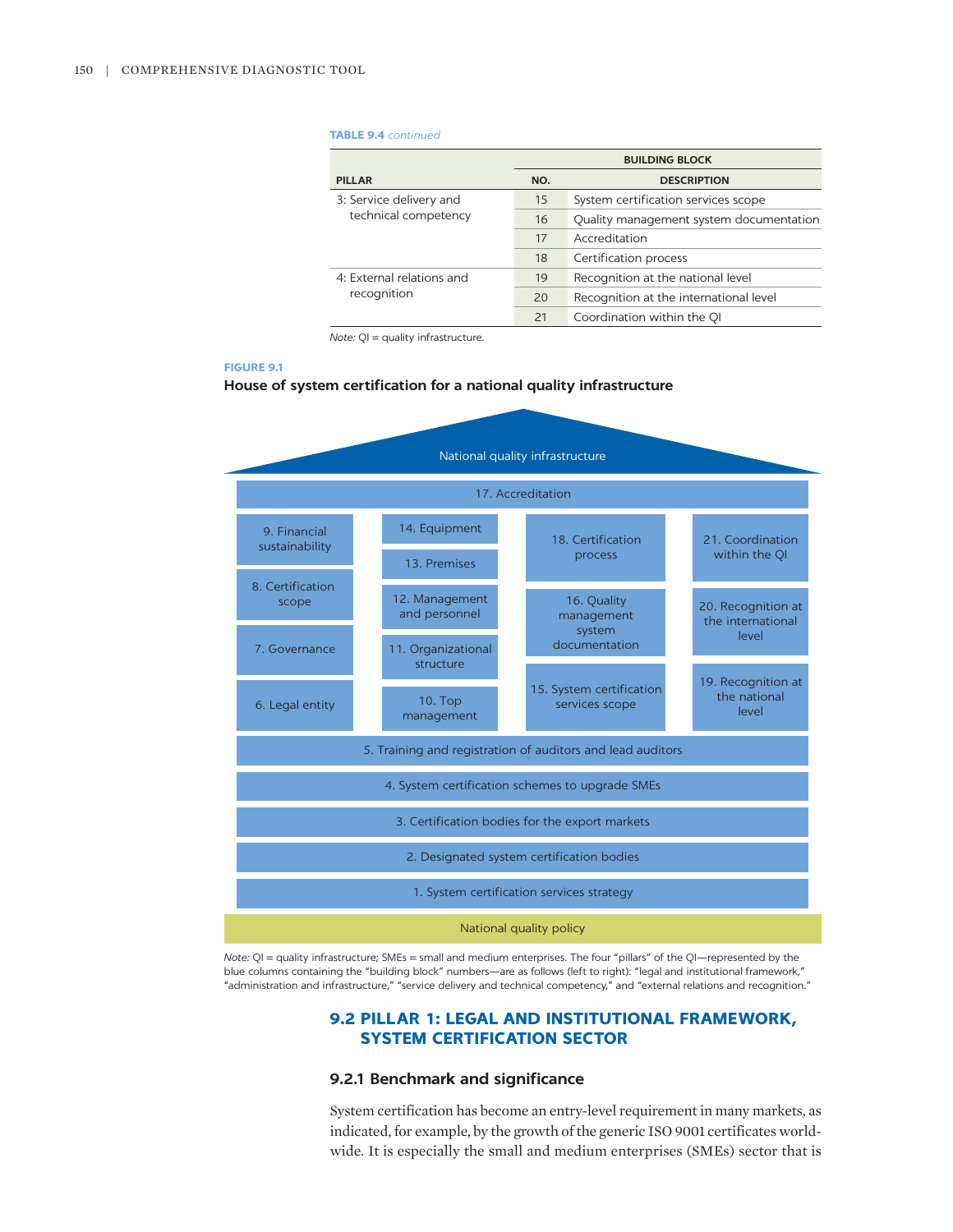frequently challenged to obtain such certification before it can access foreign markets or get into the supply chain of the multinational and retail organizations or major purchasers at the local level. The choice of which system certification to pursue is complex, and it is determined to a large extent by market forces in both the local and export markets (see table 9.1).

System certification has also found its way into the regulatory domain. Compliance with ISO 9001; hazard analysis and critical control points (HACCP); ISO 22000 ("Food Safety Management Systems—Requirements for Any Organization in the Food Chain"); and others is frequently demanded by the regulatory authorities to support the need to ensure the integrity of products influencing the health and safety of people, the environment, and the fauna and flora of the country.

System certification bodies providing such services, whether public or private sector aligned, should be accredited to ISO/IEC 17021 ("Conformity Assessment— Requirements for Bodies Providing Audit and Certification of Management Systems") or a similar standard by a recognized accreditation body to ensure their technical competency and to facilitate their recognition for regulatory purposes and in the marketplace. The government's role in the initial stages of establishing system certification bodies is important. But such services should not remain the sole domain of public sector certification bodies; they should be liberalized from the beginning to allow private sector certifications bodies to be established and prosper.

### **9.2.2 System certification services strategy (building block no. 1)**

#### *What is meant*

Major Following on from the quality policy (see module 10 of the QI Toolkit), a system certification services strategy gives meaning to the implementation of the quality policy with regard to the establishment of technically competent system certification bodies in both the public and private sectors. The system certification services strategy is about

- Making the right choices regarding the overall approach to the use of certification bodies in the country;
- Getting the mix right between public and private sector certification bodies;
- Using accreditation to designate certification bodies providing services in the regulatory domain; and
- Building capacity in certification bodies to provide required system certification services in the most innovative, effective, and efficient way.

#### *How can it be demonstrated?*

The system certification strategy can be seen as an intended plan to set a pattern, create a unique position, follow a specific perspective, and implement a specific tactic—all to enable the government and the private sector collectively to make a difference to a critical mass of the right customers and to connect their purposes with those of their customers and external stakeholders (Minzberg, Ahlstrand, and Lampel 1998).

The strategy should take cognizance of the country's demonstrated needs regarding system certifications services in important sectors (for example, the regulatory domain, main export sectors, the industrial sector, and so on). The strategy should give appropriate space for the private sector to establish certification bodies, including system certification services required in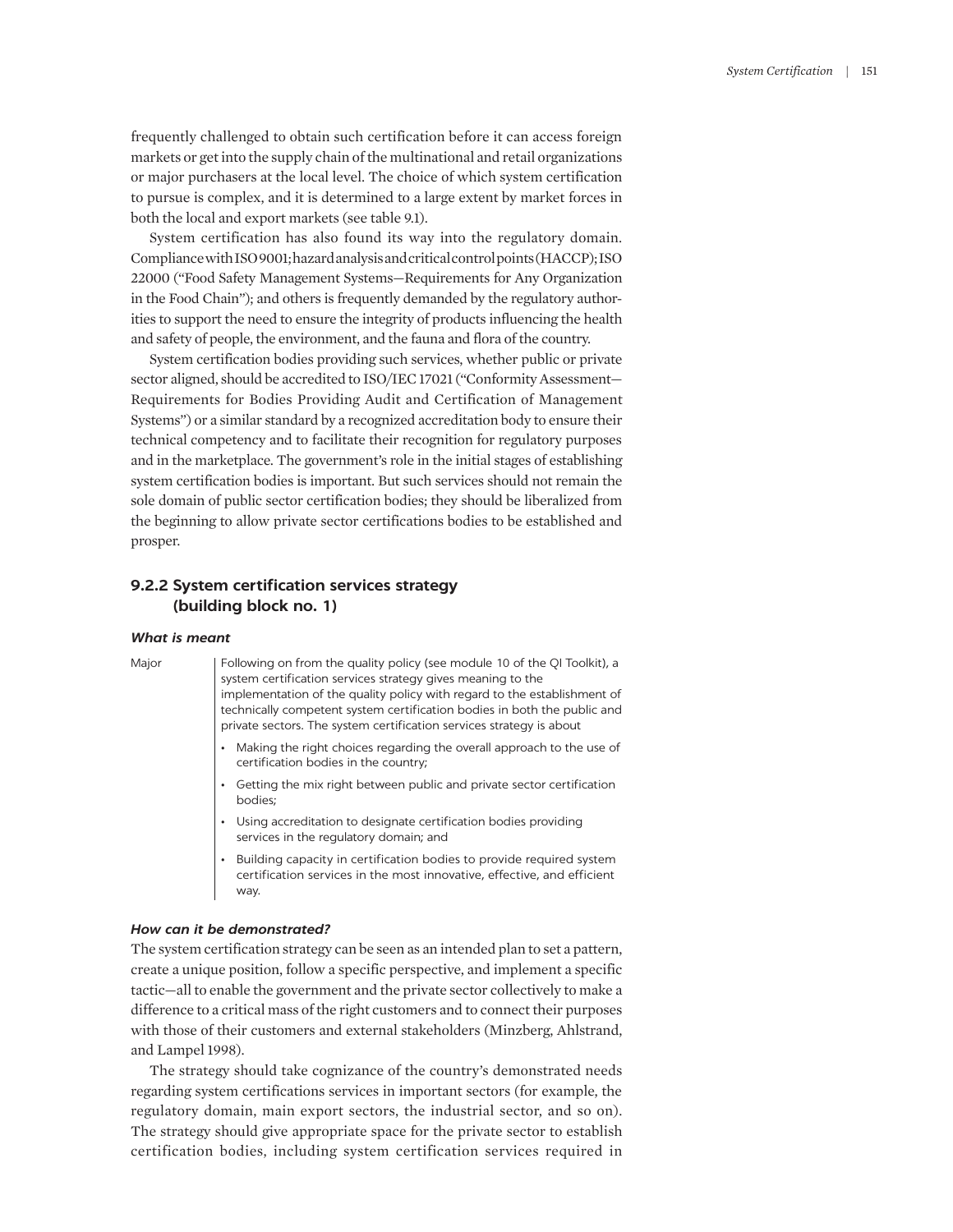regulatory work. It may even provide for the total migration of system certification services to the private sector. The mechanism of designating certification bodies for technical regulation implementation should be detailed. Priority development sectors should be identified, and government support for the development of certification bodies by the private sector should be provided for.

The system certification strategy should be a formal document approved at least by the relevant ministries and, in some countries, by the cabinet because it will be cross-cutting regarding ministries in its implementation. The system certification strategy should be publicly available—that is, on the relevant ministry website or in hard copy. The activities, business plans, and budgets of the various ministries regarding public certification bodies should be aligned with the strategy. The private sector will make its own business plans, depending on the space it is given in the strategy.

#### *Existing information/reporting/monitoring*

- Relevant government policies, strategies, and implementation plans
- Review of the extent of public sector certification body capacity and capabilities
- Relevant ministry (for example, Trade and Industry, Science and Technology, and so on) websites

### **9.2.3 Designated system certification bodies (building block no. 2)**

#### *What is meant*

Major System certification bodies mandated to provide certification services in the regulatory domain should be designated by the relevant authorities based on their technical competence (that is, accreditation) and their legal liability in the country.

### *How can it be demonstrated?*

Regarding the system certification services sector as a whole, an important element that needs to be defined in a legislative instrument is the use of accreditation as one of the preconditions of designating certification bodies providing certification services for regulatory purposes. Such certification services may be required in technical regulation implementation, health and safety systems, environmental controls, transportation, building and construction, and legal metrology. In addition to their technical competence, designated certification bodies should be able to be held legally liable in the country regarding the integrity of their services.

#### *Existing information/reporting/monitoring*

- Accreditation Act, decree, regulation, or similar law, if relevant
- Relevant legislative instruments of ministries
- Official lists of designated certification bodies for the regulatory domain

### **9.2.4 Certification bodies for the export markets (building block no. 3)**

### *What is meant*

Major **Certification bodies to provide system certification services for major** exported products are recognized by the export market and its authorities.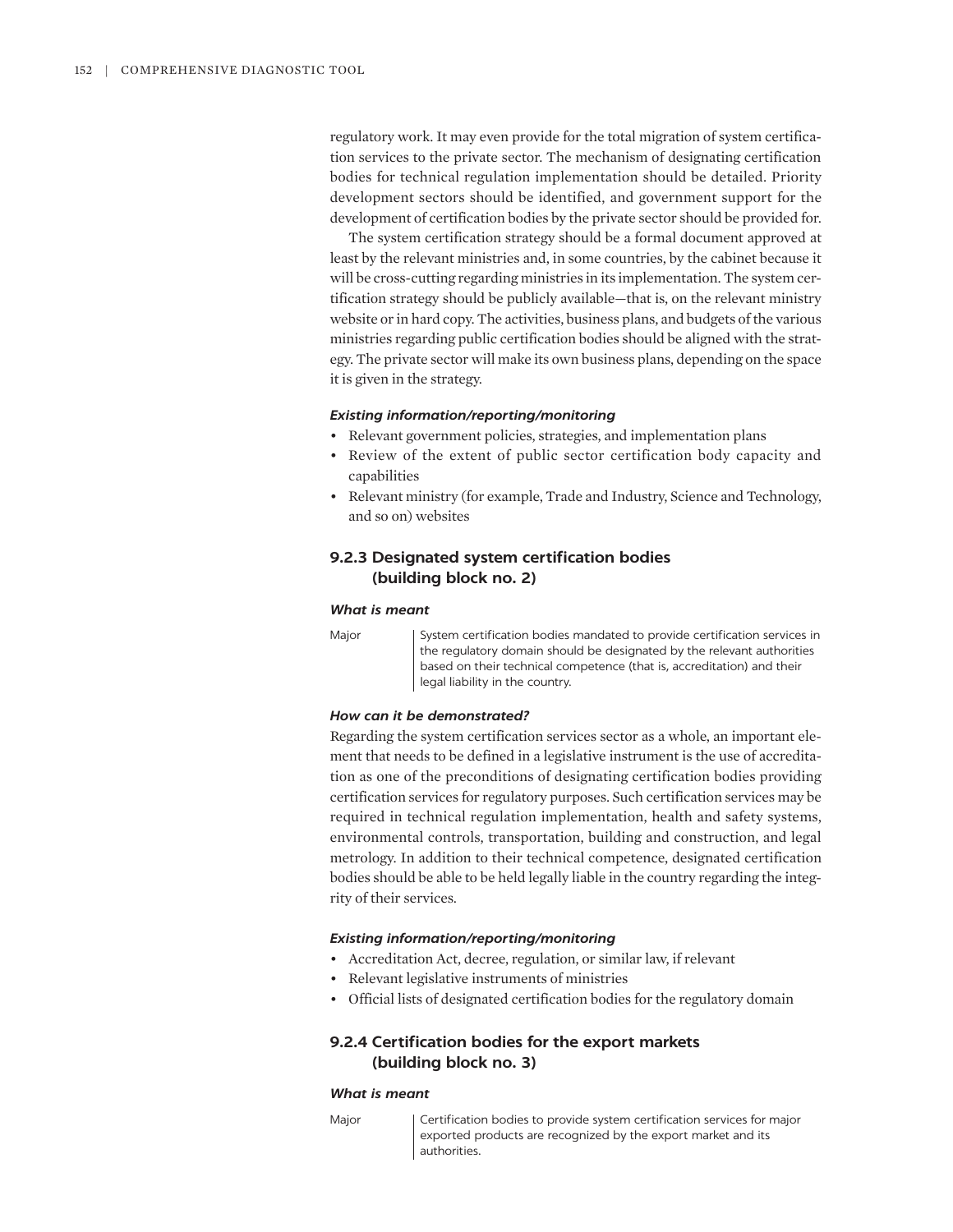#### *How can it be demonstrated?*

The export market regulatory authorities frequently demand system certification of suppliers of exported products as support for the quality of such products before they can be legally exported and marketed. A variety of systems exist through which local system certification schemes are recognized by the authorities in the export markets. Typical examples include certification to ISO 9001 as a generic scheme or, for food safety, HACCP or ISO 22000.

As for the marketplace, certification to ISO 9001 (quality management); ISO 14001 ("Environmental Management Systems—Requirements with Guidance for Use"); and Fair Trade or "Social Accountability (SA) 8000: International Standard" are frequently helpful in accessing markets. In the food sector, compliance with GLOBAL G.A.P. (Global Good Agricultural Practice) has become a necessity to access the European market, as is the British Retail Council (BRC) for the British market. Ecolabeling schemes are becoming important as well. The better-known ones include the European Union (EU) Ecolabel (generic); Forest Stewardship Council (FSC) for wood and wood-based products; Marine Stewardship Council (MSC) for marine products; and Green Dot (generic).

The most relevant of these for the export sector of the country should be clearly identified. Thereafter, appropriate system certification schemes should be established at the local or regional level, and an appropriate accreditation scheme should be developed by a recognized accreditation body. Where this is not feasible, foreign certification operators that are accredited for the relevant scopes should be invited to establish themselves in the country.

#### *Existing information/reporting/monitoring*

- Government export policies and strategies
- Recognition agreements between the government and export market authorities
- Market intelligence regarding relevant system certification in the export markets

### **9.2.5 System certification schemes to upgrade SMEs (building block no. 4)**

#### *What is meant*

Minor SMEs are supported through government programs to implement ISO 9001-, 14001-, or 22000-compliant management systems and obtain certification, all to upgrade the quality of their products and services.

#### *How can it be demonstrated?*

In most low- and middle-income countries, SMEs are the most prevalent type of firm in the industrial sector. However, they are seriously challenged to provide high-quality products and services that are fully compliant with national standards or to compete with larger manufacturers or multinational companies. Governments therefore often implement support programs to facilitate the SMEs' compliance with the more important management standards, such as ISO 9001, ISO 14001, HACCP, or ISO 22000.

Well-designed support programs consist of training of selected SMEs in quality management systems, consultancy support for the implementation of the required formal approaches, and some financial payback after a positive outcome of the certification process (for example, 50 percent of the audit and certification fees). Thereafter, the financial support is partially continued if the SME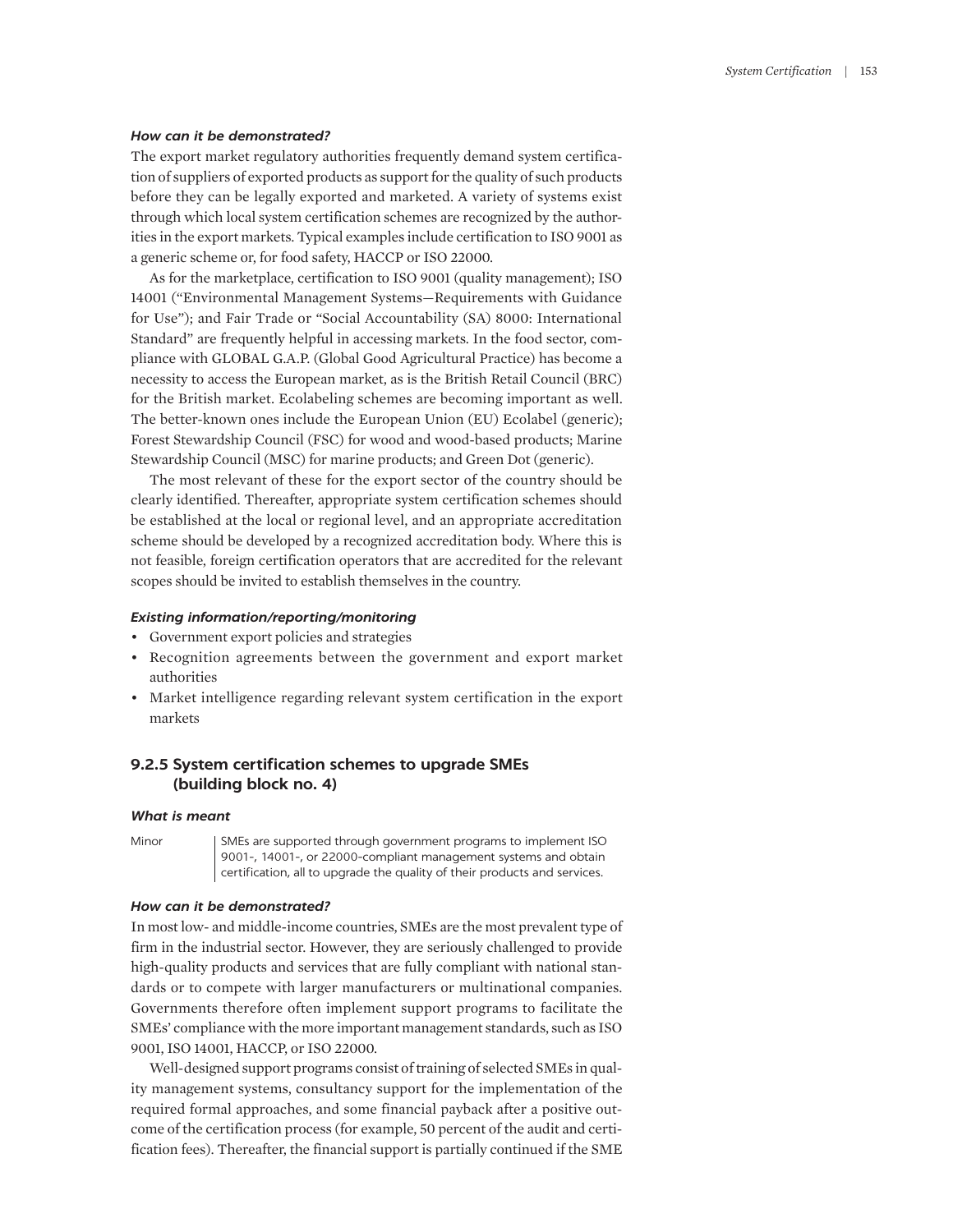retains its certification in the years following. Failure by the SME to maintain its certification obviously leads to a cessation of financial support.

#### *Existing information/reporting/monitoring*

- Formal documentation of government support programs for the certification of SMEs
- Records of certification bodies
- Records of financial support to SMEs once certification has been granted
- Official lists of certified SMEs by certification bodies

### **9.2.6 Training and registration of auditors and lead auditors (building block no. 5)**

#### *What is meant*

Major | Auditors and lead auditors for system certification audits must be appropriately trained, gain relevant experience, and be registered as such.

#### *How can it be demonstrated?*

Auditors used in the certification body's auditing teams have to be trained, gain experience, and then be registered in a national or multinational registration scheme as proof of their competence. In the initial stages, a multinational auditor scheme may be relevant, but as the pool of auditors grows, a national auditor registration scheme may be indicated.

An auditor may be registered after being trained in the auditing of a specific certification standard (such as ISO 9001, ISO 14001, and so on) and having conducted a number of prescribed audits under the watchful eye of a registered lead auditor. The auditor registration remains valid for a specified number of years (for example, three years), during which a number of audits must have been performed to retain the registration. When the certification standard is revised, the auditor has to be retrained and reregistered within a specified time. The same applies to the registration of lead auditors.

The information regarding the registration of auditors and lead auditors with their specific scopes must be publicly available. Such a system certifications auditor registration scheme may be established by the government or through an association of certification bodies.

#### *Existing information/reporting/monitoring*

- Public information of relevant multinational auditor registration schemes
- Public information of the national auditor registration scheme

### **9.3 PILLAR 1: LEGAL AND INSTITUTIONAL FRAMEWORK, INDIVIDUAL SYSTEM CERTIFICATION BODIES**

#### **9.3.1 Benchmark and significance**

To be recognized, system certification bodies have to demonstrate their competency; that is, they will need to be accredited. Hence, it is important that the certification body clearly define the scope of its services because its accreditation will be defined accordingly (for example, certification to ISO 9001, ISO 14001, HACCP, and so on).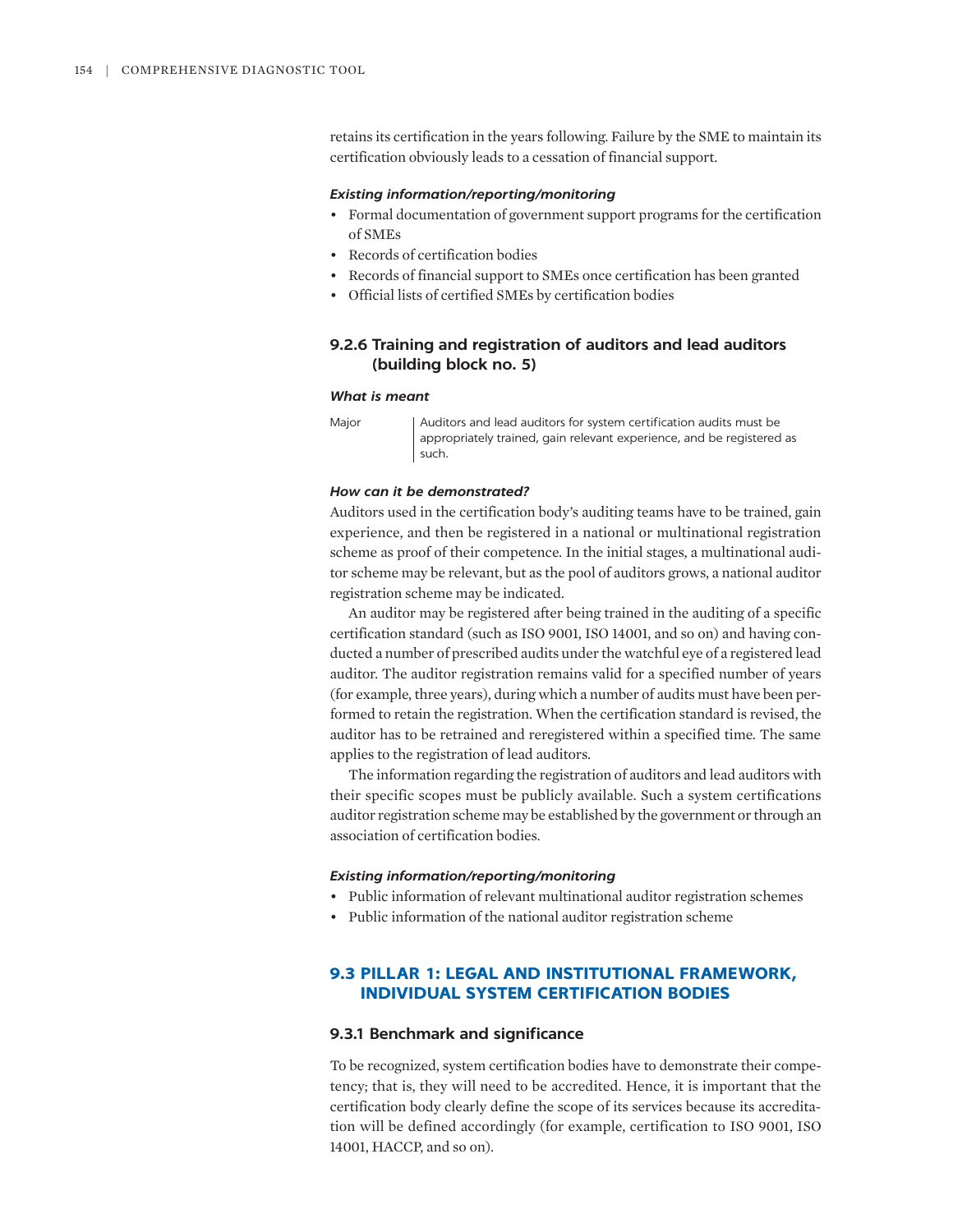Their financial sustainability is an important parameter, and especially public certification bodies should be given the freedom to determine the pricing of their services in accordance with the market. In other words, the government should not force them to offer certification services below market prices. SMEs that require financial support to have their systems certified may be given such support, but it should not be through below-market pricing of public certification bodies' certification services.

### **9.3.2 Legal entity (building block no. 6)**

### *What is meant*

Major  $|$  A certification body shall be a legal entity, or a defined part of a legal entity, such that it can be held legally responsible for the outcome of its certification services. Certification bodies may be a public or a private sector entity.

### *How can it be demonstrated?*

The individual certification body shall be established by legislation or articles of incorporation, depending on whether it is a public or private sector entity. The legislation or articles of incorporation must define the governance, financial provisions, and responsibilities and functions of the certification body. Being able to demonstrate its legal organizational form is a prerequisite for accreditation.

### *Existing information/reporting/monitoring*

- Relevant legislative instruments of ministries
- Relevant articles of incorporation

### **9.3.3 Governance (building block no. 7)**

### *What is meant*

|       | Fundamental   The certification body should have a governance structure in charge of<br>strategy approval and overall fiduciary responsibilities, whether it is<br>appointed by a relevant minister, by the parent ministry, or by<br>shareholders. |
|-------|-----------------------------------------------------------------------------------------------------------------------------------------------------------------------------------------------------------------------------------------------------|
| Major | Good governance models suggest that the members of the governance<br>structure should be individuals with specific knowledge regarding<br>system certification and market realities.                                                                |

### *How can it be demonstrated?*

A certification body may be (a) an independent public or private sector entity, or (b) a part of a greater entity. Each of these will have a different governance structure, depending on the extent of its independence. Whatever the case, the governance structure should have the authority to determine the strategy for the certification body, approve the business plans and budget, and exercise overall fiduciary responsibility over the certification body.

### *Existing information/reporting/monitoring*

- Legislative instrument establishing the certification body, if relevant
- Articles of incorporation, if relevant
- Government decisions or decrees, if relevant
- Official organizational structure
- Annual reports of the certification body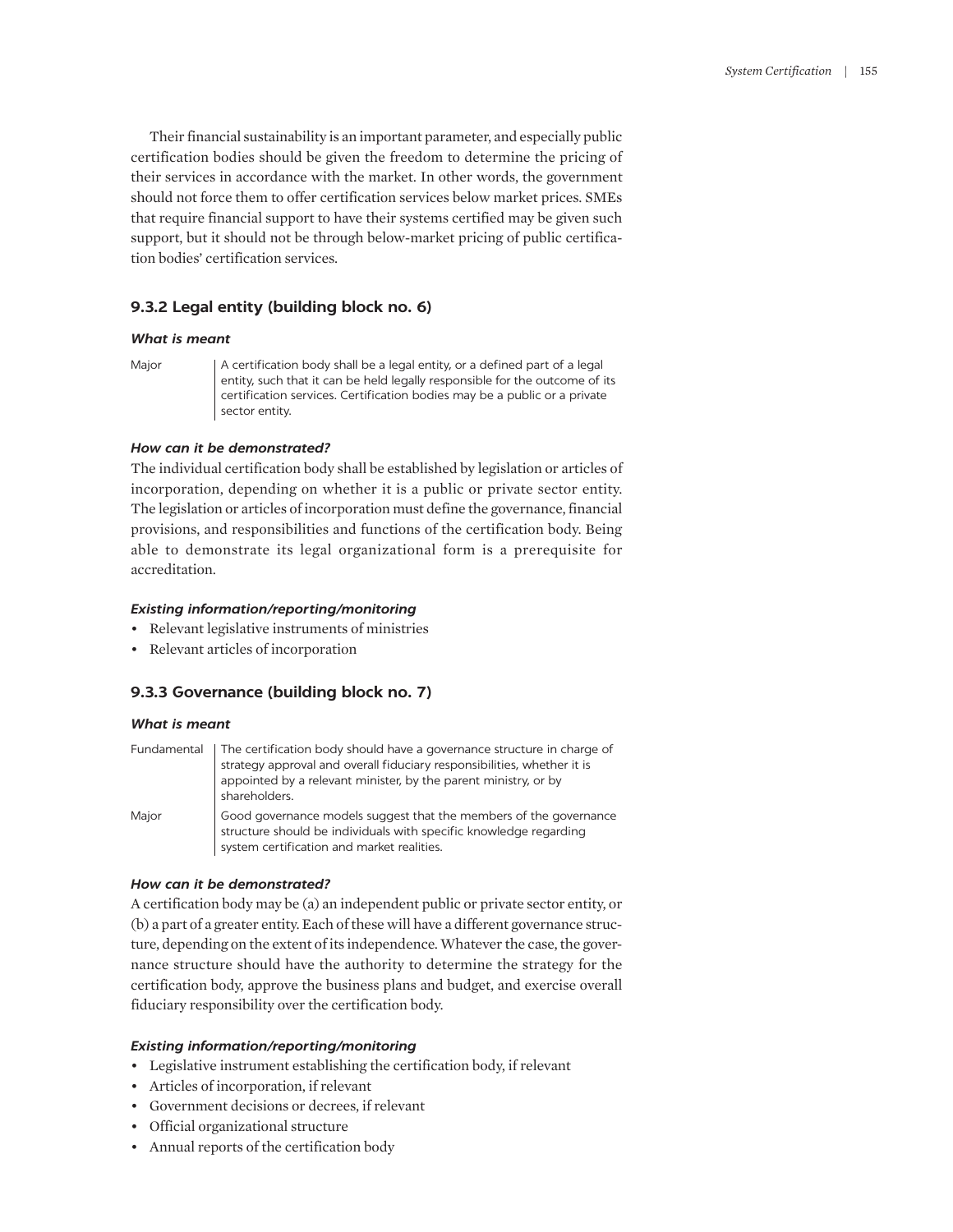#### **9.3.4 Certification scope (building block no. 8)**

#### *What is meant*

Fundamental | The certification body has to clearly define the scope of the certification services it offers. These are also the basis of its accreditation.

#### *How can it be demonstrated?*

Many system certifications are possible (for examples, see table 9.1). The certification body has to define which of these it offers or plans to offer system certification services for. These should be aligned with the demonstrable needs of its chosen target market, as established by demand surveys. The scope will determine the requirements for its auditing processes, auditor registration, and other elements required in terms of its accreditation as determined by the accreditation body.

#### *Existing information/reporting/monitoring*

- Official description of the scope of system certification services offered
- Accreditation scopes
- Certification body business strategy and plans
- Certification body annual budgets

### **9.3.5 Financial sustainability (building block no. 9)**

#### *What is meant*

Fundamental | The finances for establishing the certification body can be provided from government sources or through financial support from industry. Once operational and accredited, the certification body should become financially self-sufficient.

#### *How can it be demonstrated?*

Establishing a certification body will require a fair amount of financing in the initial stages, especially before it is accredited. Before being accredited, it may battle to gain customers because these generally wish to be certified by a recognized certification body. There are situations where a nonaccredited certification body may be able to gain customers because it is well known in the marketplace, but these situations fade once suppliers become more sophisticated. However, once established and accredited, a certification body should become self-sufficient; that is, government or industry subsidies should not be necessary for its medium- to long-term existence. Income should cover all operational costs fully, with surpluses to finance future developments. Private sector certification bodies ultimately have to deliver dividends to their investors.

SMEs frequently find it difficult to pay for certification services. Hence, many governments wish to support the SME sector by subsidizing certification fees. Such support should not be provided by below-cost certification services rendered by public certification bodies because this will negatively affect their financial sustainability, distort the market, and constrain the establishment of private sector certification bodies. Such financial support, if necessary, should be provided directly to the enterprises through programs designed to help SMEs continue their certification over longer periods.

The certification body's overall financial situation of the past three to five years would be a good indication of its financial sustainability. The situation should show a positive trend over the years under review. A positive trend in the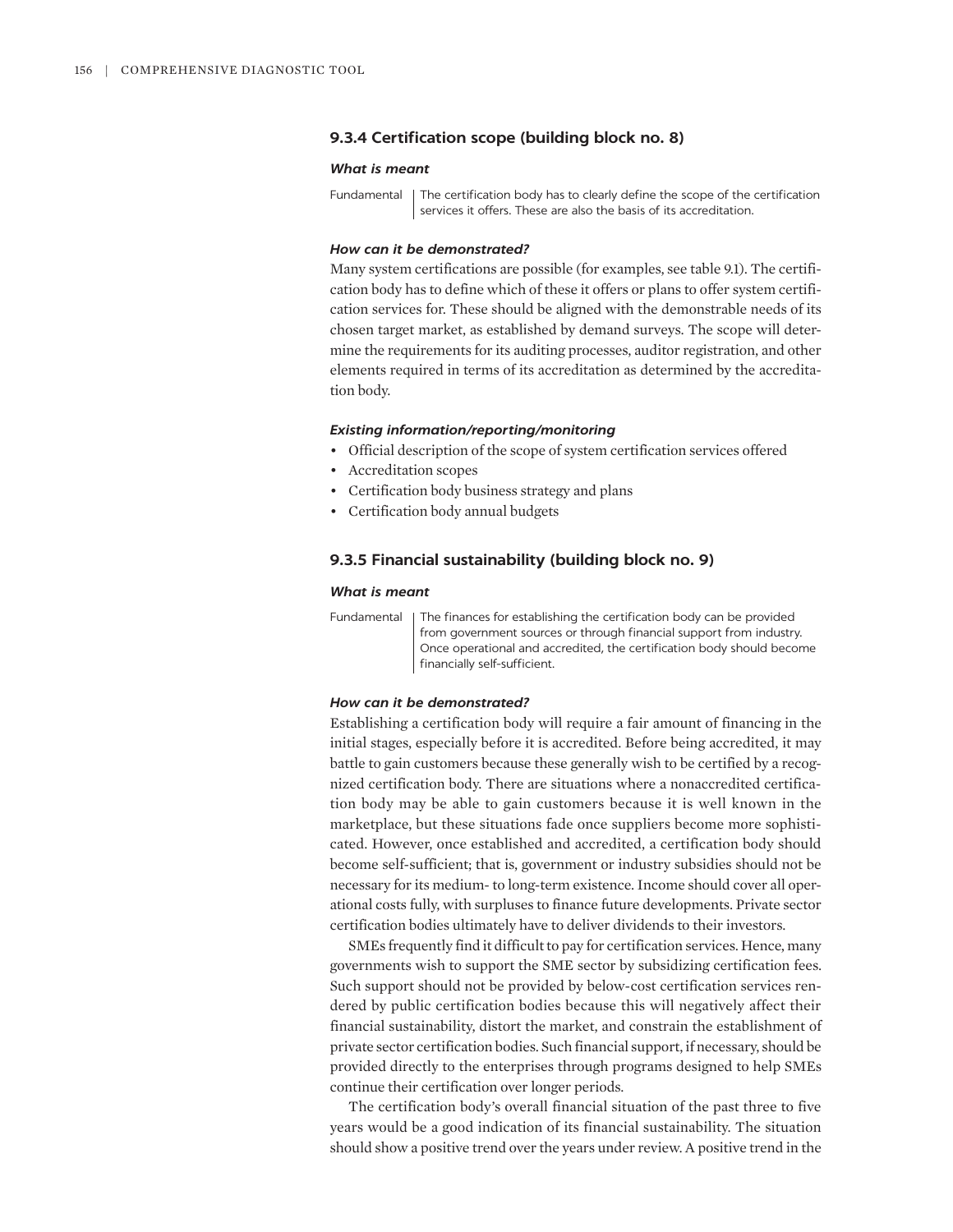income generated from certification services would be a further indicator, as would business plans for future developments.

### *Existing information/reporting/monitoring*

- Annual government budget allocations
- Business plans of the certification body
- Annual reports of the certification body
- Monthly and annual financial statements of the certification body

## **9.4 PILLAR 2: ADMINISTRATION AND INFRASTRUCTURE**

### **9.4.1 Benchmark and significance**

The certification body's organizational structure must be conducive to providing the full complement of system certification services included in its scope and required by its stakeholders. Good governance principles require the certification body to have a top management, and the subject fields of its certification services (such as quality management, environmental management, food safety, and so on) suggest that the certification body should have divisions dedicated to certification services in these fields.

Over and above these general guidelines, the certification body must comply with the requirements of ISO/IEC 17021 relating to organizational structures or with any other relevant standards it wishes to be accredited for. These usually include a separation of personnel involved in audits from the certification decision, registered auditors, and lead auditors. The certification body will have to demonstrate that its personnel are free from any undue commercial, financial, and other pressures that might influence their technical judgment.

### **9.4.2 Top management (building block no. 10)**

#### *What is meant*

Major The top management of the certification body is responsible for the technical management of the certification body and is accountable for the quality and integrity of its services. Effective communication channels must exist between the top management and personnel, as well as between top management and higher-level management or governance structures.

### *How can it be demonstrated?*

There is no standardized list of the major functions and responsibilities carried out by the top management, but some typical functions include the following:

- Supports operations and administration of the certification body governance structures by advising and informing its members and interfacing between governance structures and personnel
- Oversees the development, marketing, promotion, delivery, and quality of certification services
- Recommends the annual budget for approval and prudently manages the certification body resources within those budget guidelines
- Effectively manages the human resources of the certification body according to authorized personnel policies and procedures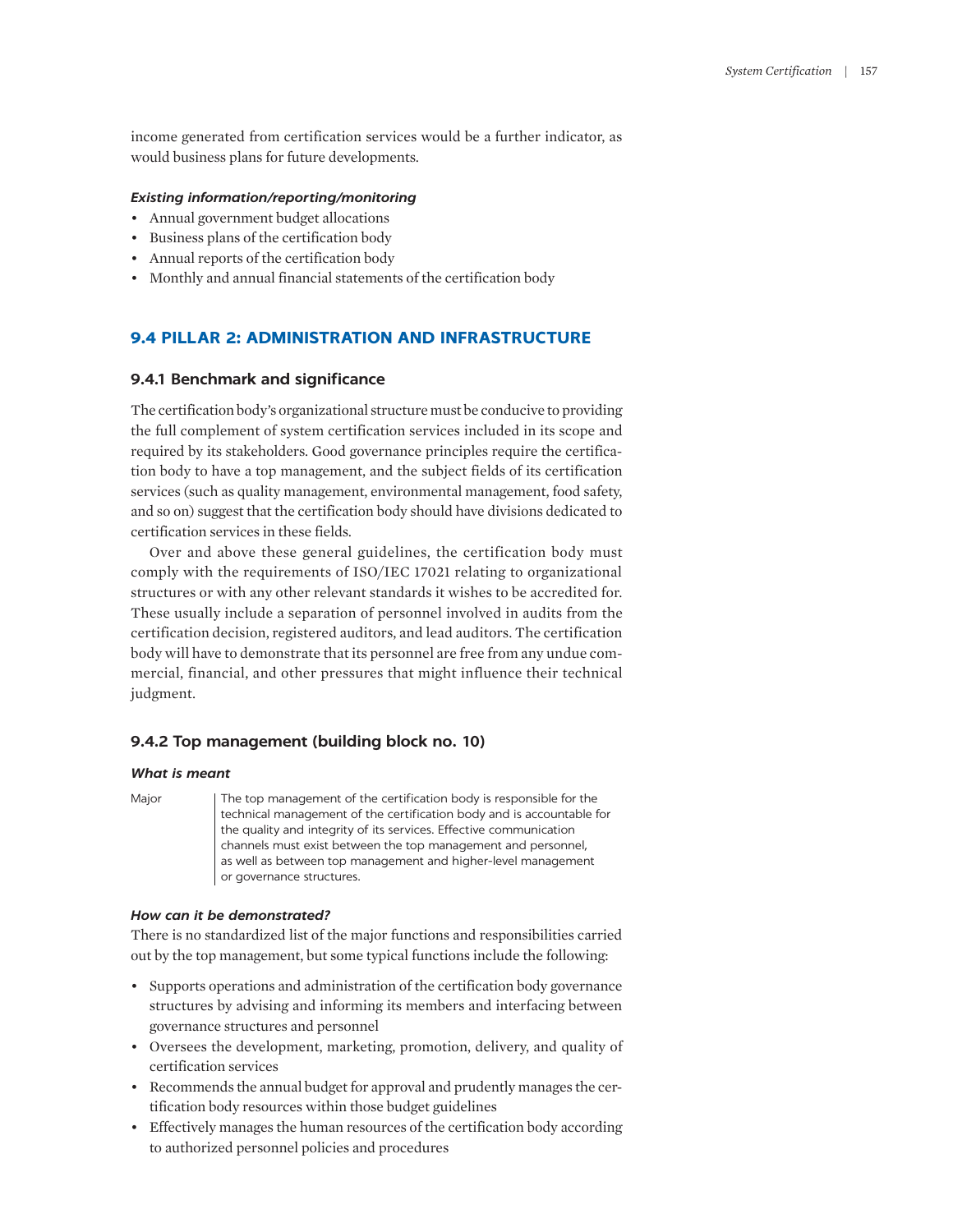- Assures that the certification body and its mission and services are consistently presented using strong, positive images to relevant stakeholders
- Oversees the identification of resource requirements and possible income sources, including ascertaining the strategies for approaching funders

#### *Existing information/reporting/monitoring*

- Governance structure decisions and minutes
- Official top management job descriptions
- Agreed-upon top management key performance indicators

#### **9.4.3 Organizational structure (building block no. 11)**

#### *What is meant*

Major System certification services cover a range of subject fields, including quality management, environmental management, food safety, and so on. It therefore follows that the organizational structure of a certification body should have divisions that optimally support its scope of services and groupings within it.

### *How can it be demonstrated?*

Good management practice suggests that the organizational structure of the certification body should take cognizance of groupings within its scope of services. Such a structure would also facilitate the accreditation process. Important elements include an impartiality committee and a certification committee. Also important is an organizational construct to manage the pool of external auditors.

It is necessary that a quality manager have the defined responsibility and authority for ensuring that the management system related to the quality of certification services is implemented and followed at all times. The quality manager must have direct access to top management, where decisions are made on certification body policy or resources. A typical organizational structure for a system certification body, with its basic elements, is shown in figure 9.2.

#### *Existing information/reporting/monitoring*

- Approved organizational structure
- Governance structure decisions
- Financial system documentation

#### **9.4.4 Management and personnel (building block no. 12)**

#### *What is meant*

Major | Certification is primarily a people-based activity operating within specified scopes. The management and personnel must therefore have the appropriate skill sets assured by appropriate training, qualifications, and experience. These would include management and technical knowledge as required by the various activities within the certification body scopes. Registered auditors and lead auditors are essential.

#### *How can it be demonstrated?*

In the first place, the system certification body should operate with an organizational structure approved by its governance structures. For each of the positions, the skill set (qualifications, training, and experience) should be clearly and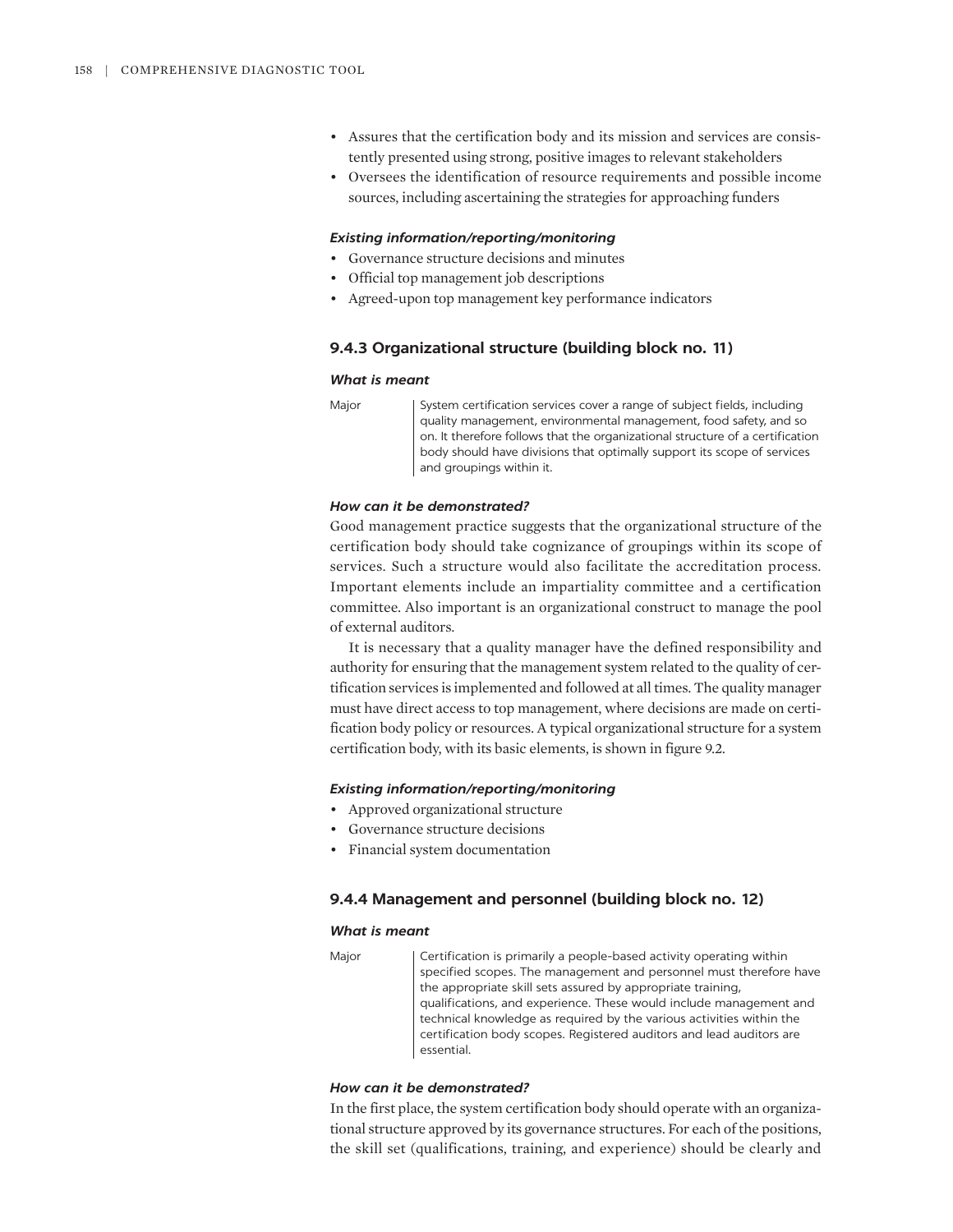#### **FIGURE 9.2**

#### **Organizational structure of a system certification body**



*Source:* Adapted from UNIDO 2011. ©United Nations Industrial Development Organization (UNIDO). Reproduced with permission from UNIDO; further permission required for reuse.

formally stated. The administrative staff should not be more than 20 percent of total staff; the major proportion should be technical staff.

Second, there should be few staff vacancies levels on either the management and technical levels; more than 95 percent of those positions should remain filled. Anything less indicates that the certification body cannot operate effectively or efficiently. Staffing challenges often include a lack of skilled people in the country, but even more so, inadequate remuneration resulting in the departure of trained staff for more lucrative offers elsewhere.

Third, technical staff should have the necessary skills set of education, training, and experience to be able to manage and conduct audits within specified scopes. Auditors and lead auditors must be registered and their registrations kept up-to-date. This applies to those permanently employed, as well as those subcontracted as required.

#### *Existing information/reporting/monitoring*

- Approved organizational structure
- Approved criteria for technical staff
- Actual staffing levels
- Staff turnover figures
- Registration records of auditors and lead auditors

### **9.4.5 Premises (building block no. 13)**

#### *What is meant*

Major | Appropriate office accommodation for personnel is required. The offices should have meeting rooms where clients can be received, rather than in the offices of personnel, to ensure that information about other companies remains confidential. Storage space for records is essential.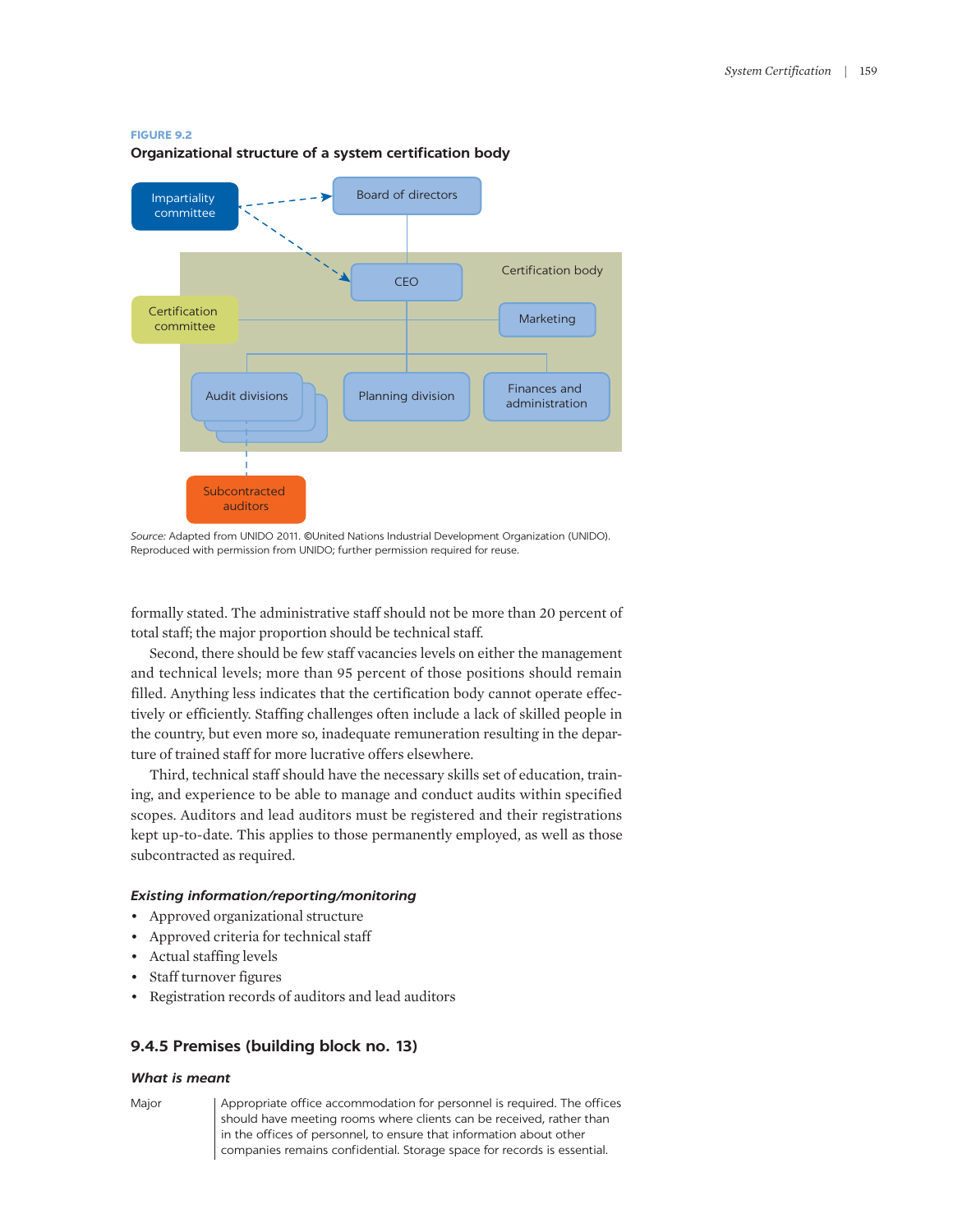#### *How can it be demonstrated?*

Office space conducive to a positive working environment is necessary for the staff of the certification body. Meeting rooms where clients can be received rather than in the offices of personnel, especially auditors and lead auditors, are important to keep information of other clients confidential. Space for storing and ease of retrieval of the records of audits and certifications is essential. The effect of the location of the offices of the certification body on business should not be underestimated; the offices should be relatively easily accessible by clients.

#### *Existing information/reporting/monitoring*

• Review of certification body accommodation in the light of defined requirements

### **9.4.6 Equipment (building block no. 14)**

#### *What is meant*

Major | Equipment requirements for the certification are largely fulfilled by an effective, efficient, and secure information technology (IT) system.

#### *How can it be demonstrated?*

An efficient and effective IT system that can handle the quality management system documentation and the audit and certification records is important. Its access control should be such that the integrity of all records can be ensured at all times.

#### *Existing information/reporting/monitoring*

- Consideration of the effectiveness and efficiency of the IT system
- Consideration of the access control of the IT system

### **9.5 PILLAR 3: SERVICE DELIVERY AND TECHNICAL COMPETENCY**

#### **9.5.1 Benchmark and significance**

Accreditation by an independent and recognized accreditor body is the primary recognition mechanism for certification bodies (see building block no. 17). This may be accreditation to ISO/IEC 17021 or similar sector-based systems, thereby demonstrating the certification body's technical competency. All of them require the implementation of a formal quality management system, the appointment of appropriately skilled personnel, and internal audit procedures and management review to ensure continuous compliance.

### **9.5.2 System certification services scope (building block no. 15)**

#### *What is meant*

Fundamental | The certification body must have a clear description of the certification services it provides, including their applicability regarding national or international standards.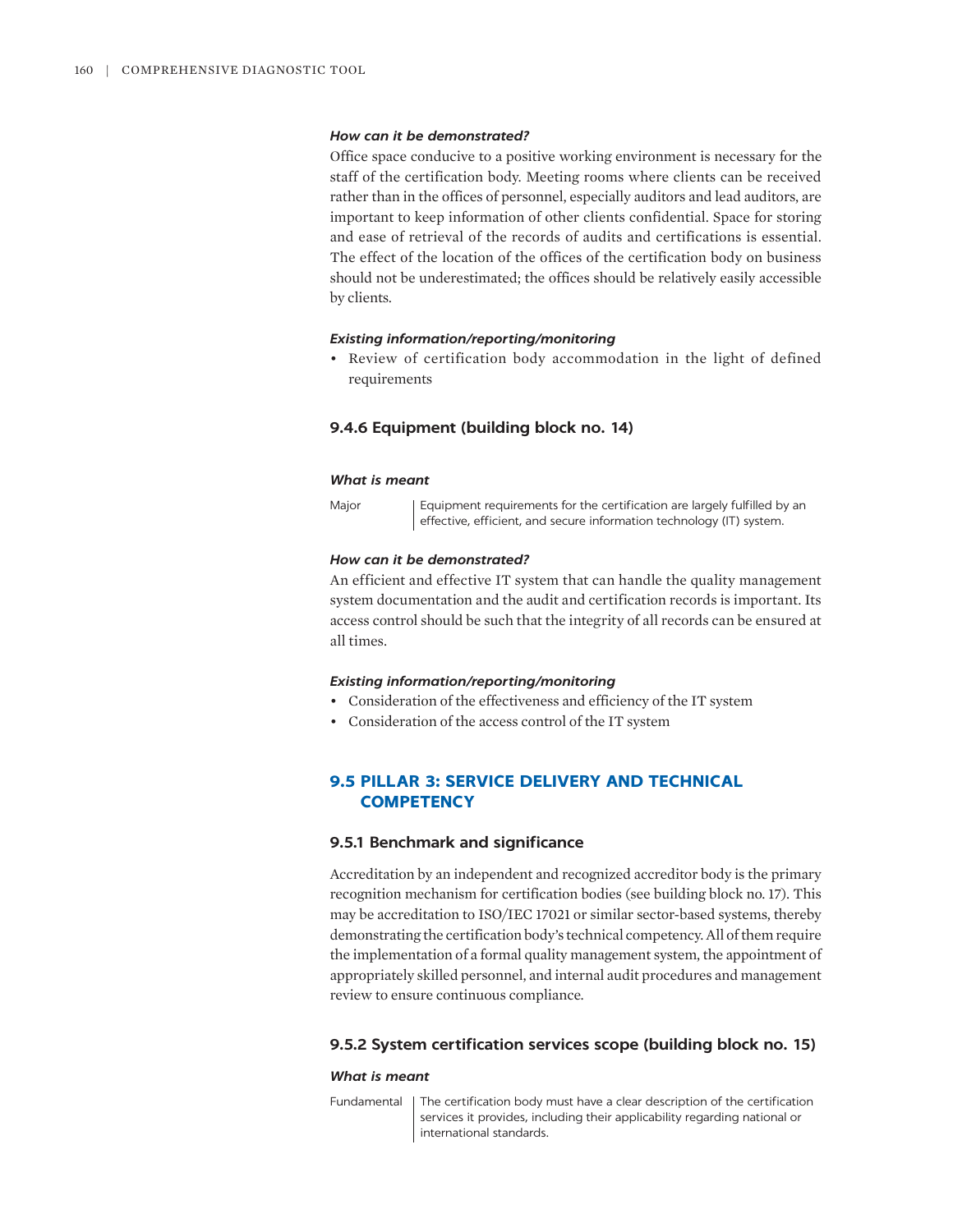#### *How can it be demonstrated?*

The certification body should clearly define the scope of its system certification services. This should preferably be in terms of published standards, whether public or private, or whether national, regional, or international. The applicability of the certification services in various sectors is an important addition to the general information. This information should be publicly available.

### *Existing information/reporting/monitoring*

- Quality management system documentation
- Certification body website
- Certification body marketing material and brochures
- Accreditation records

### **9.5.3 Quality management system documentation (building block no. 16)**

### *What is meant*

Fundamental | The quality management system documentation must comply with the requirements of the relevant accreditation standard.

### *How can it be demonstrated?*

The quality management system documentation is generally organized on three tiers, generically known as policy documents, procedures, and work instructions. These are supported by records of the audits, certification records, internal audit records, management review records, records of nonconformities, and others required by the relevant accreditation standard. A typical quality management documentation system for a certification body is shown in figure 9.3.

The accreditation process usually includes an assessment of the quality management documentation before a preassessment or initial assessment is conducted, to ensure that all the elements of the relevant accreditation standard are addressed. The certification body normally has six months to rectify any nonconformities identified in the quality management documentation before on-site assessments are considered.

### *Existing information/reporting/monitoring*

- Quality management documentation
- Internal audit results
- Management review records
- Accreditation records

### **9.5.4 Accreditation (building block no. 17)**

#### *What is meant*

| Major       | Preassessment. A certification body may request a preassessment<br>before an initial assessment is conducted to determine whether a formal<br>quality management system is in place.                                                                                                                                                   |
|-------------|----------------------------------------------------------------------------------------------------------------------------------------------------------------------------------------------------------------------------------------------------------------------------------------------------------------------------------------|
| Fundamental | Initial assessment. The initial assessment for accreditation is an on-site<br>visit by a team from the accreditation body to determine whether the<br>quality management system documentation is fully operational and<br>whether the certification body is competent to conduct the audits and<br>certification defined in its scope. |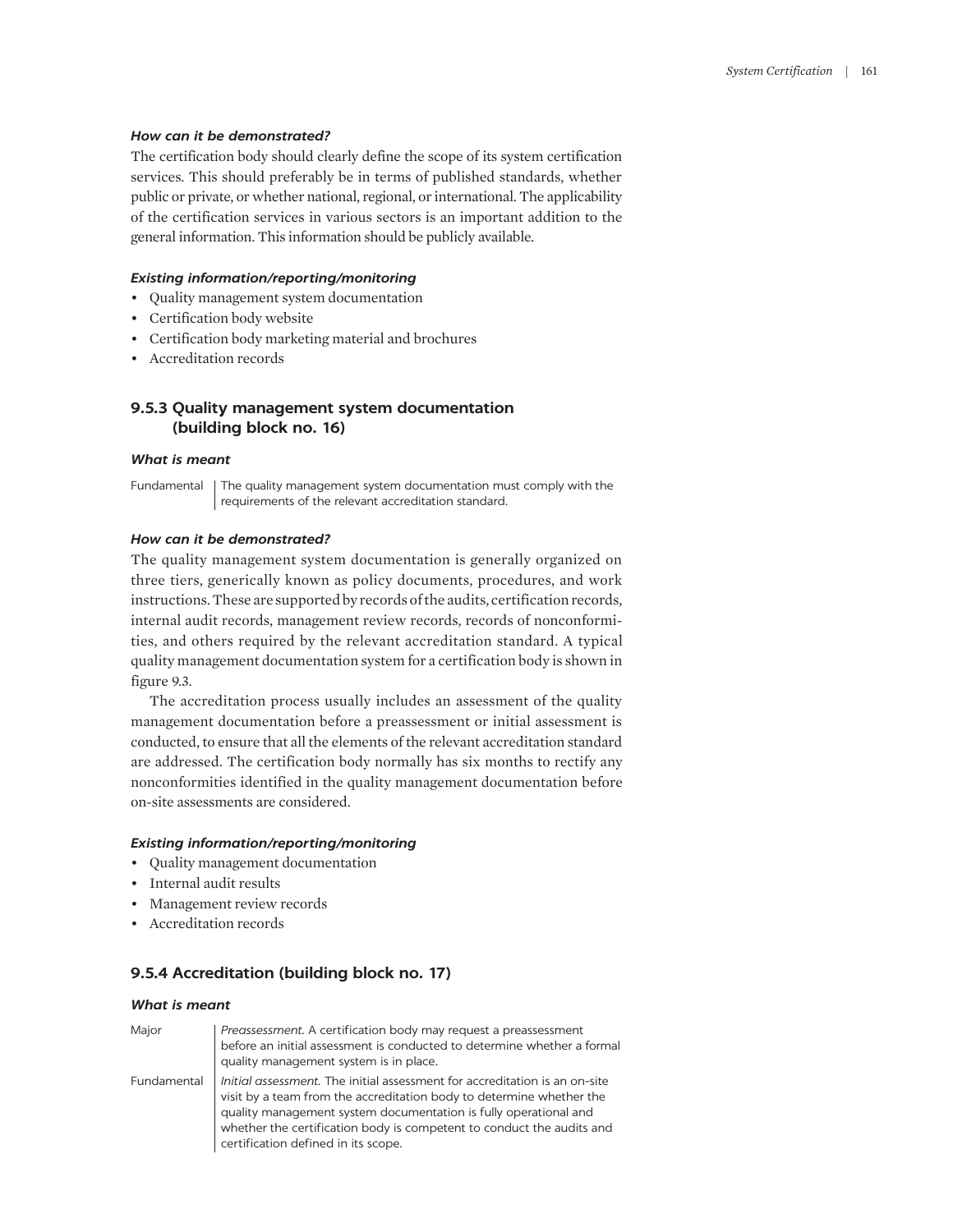

**FIGURE 9.3 Typical quality management system documentation for a certification body**

*Note:* ISO/IEC 17021 = "Conformity Assessment—Requirements for Bodies Providing Audit and Certification of Management Systems."

> Fundamental *Accreditation.* Once all nonconformities have been cleared, the accreditation body submits the assessment report to its approvals committee for a final decision. Should accreditation be granted, the certification body receives an accreditation certificate carefully detailing its system certification scopes, and its data are added to the publicly available information of the accreditation body.

### *How can it be demonstrated?*

**Preassessment.** Once the quality system documentation has been assessed, the certification body may request a preassessment by the accreditation body. The preassessment is usually a one-day visit by the lead assessor of the accreditation body to determine whether a formal quality management system is in place, without determining whether the certification body is competent to conduct certification. In some cases, the accreditation body may require a preassessment as a precondition for the initial assessment. Nonconformities detected during the preassessment have to be corrected before an initial assessment can take place.

**Initial assessment.** The initial assessment is conducted by an accreditation body team consisting of a team leader and technical assessors and experts. The certification body has to ensure that there are sufficient records to confirm that the system is implemented before the initial assessment; for example, certification audits must have been successfully completed. Most accreditation bodies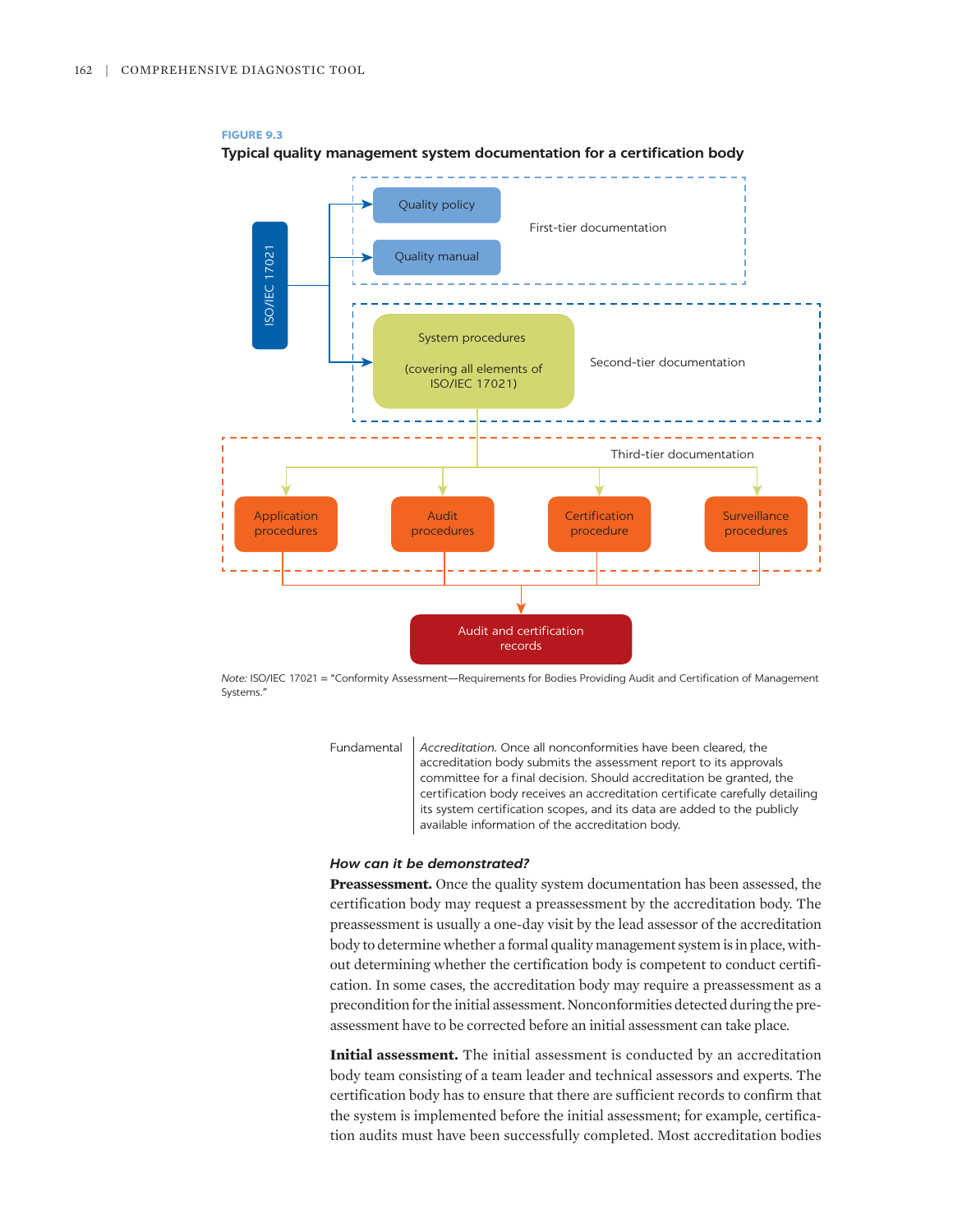also require a complete internal audit and management review cycle to have been completed.

The certification body staff will have to demonstrate to the technical assessors that they are competent to conduct certification audits and complete the audit reports. Any nonconformities identified during the initial assessment usually have to be demonstrably corrected within six months; otherwise the complete initial assessment may need to be repeated.

**Accreditation.** The assessment report detailing all the findings of the assessment team, evidence of the correction of any nonconformities, and a recommendation for accreditation is submitted to the approvals committee of the accreditation body. If accreditation is granted, then the certification body receives an accreditation certificate detailing its scope. The accreditation certificate usually has a validity of three to five years, during which follow-up assessments are conducted on an audit basis. An initial assessment is repeated to reissue the accreditation certificate.

Should the follow-up audits reveal nonconformities, the certification body will be given a specified amount of time to rectify them. Failure to do so will result in the suspension of the accreditation, followed by the withdrawal of the accreditation certificate if no progress is achieved. During suspension, the certification body may not claim accreditation status.

#### *Existing information/reporting/monitoring*

- Accreditation application
- Assessment result of the quality management system documentation
- Preassessment record
- Initial assessment reports and records
- List of identified nonconformities
- Records of closeout of nonconformities
- Accreditation certificate
- Public records of accreditation body

### **9.5.5 Certification process (building block no. 18)**

#### *What is meant*

Fundamental | The approach and processes a certification body follows to certify a company must comply with the requirements of ISO/IEC 17021 or a similar standard used for its accreditation.

#### *How can it be demonstrated?*

The approaches and processes that certification bodies follow to certify companies have been harmonized to a great extent, and they generally follow the structure as defined in ISO/IEC 17021. Small variations may occur when other standards are used to accredit the certification body, but the fundamentals will remain the same. The process is depicted graphically in figure 9.4.

A typical system certification process proceeds as follows:

• *Application:* Application forms must be completed, and specified information on the company and its operations must be provided for the certification body to determine the scope of certification and appoint a team leader for the audit.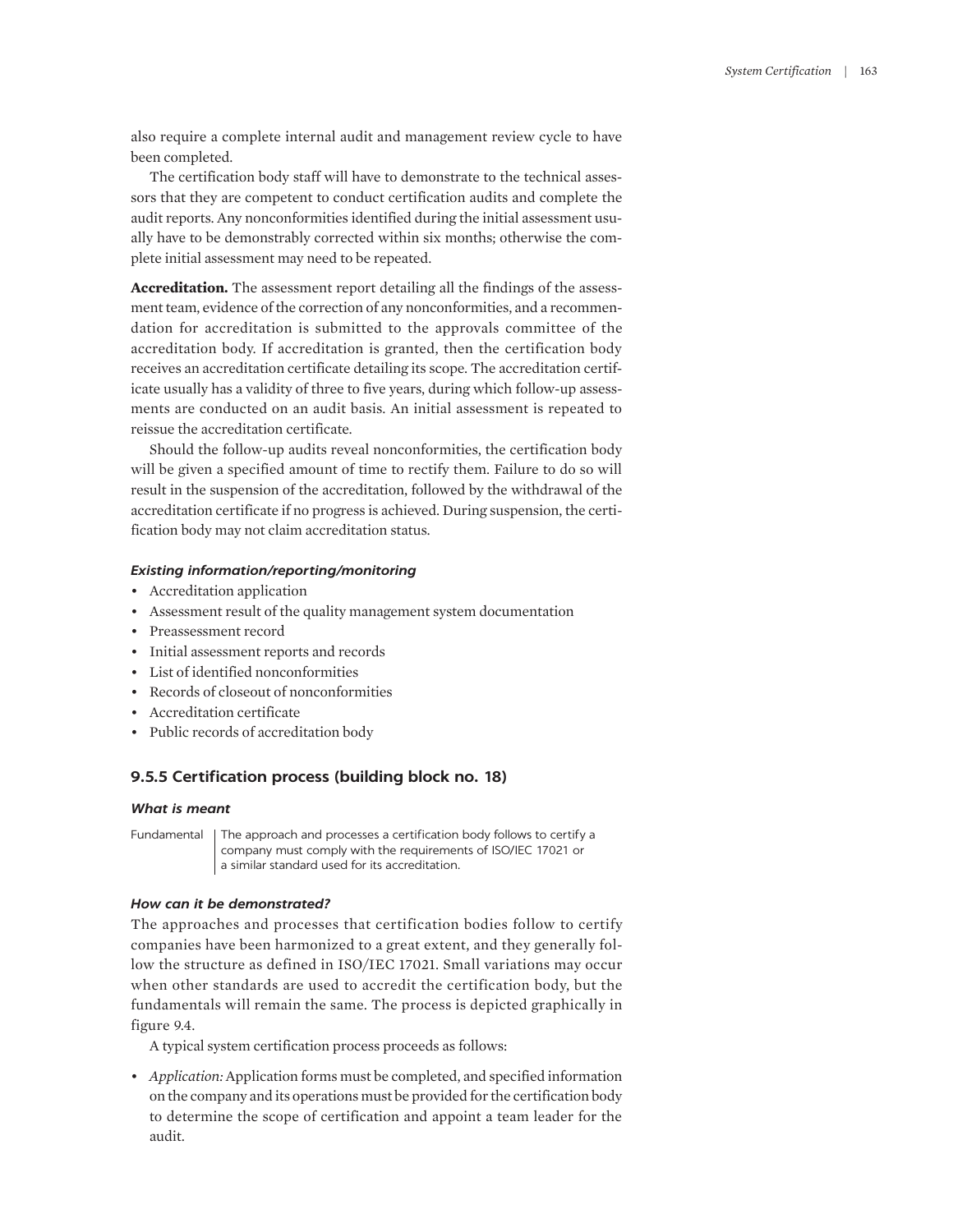#### **FIGURE 9.4**

**Schematic of the system certification process**



*Source:* Adapted from ITC 2011. ©International Trade Centre (ITC). Reproduced with permission from ITC; further permission required for reuse.

- *Stage 1 audit:* The certification body evaluates the quality management system documentation of the applicant to determine whether to proceed to the Stage 2 audit.
- *Stage 2 audit:* The team leader assembles a team of auditors and experts concomitant with the scope of certification and the complexity and the size of the operation. The team evaluates the implementation and effectiveness of the quality management system on-site and prepares a final report after nonconformities have been cleared.
- *Certification:* Authorized persons, or a committee totally independent of the audit team, review the audit report and decide whether to grant certification. Certification documentation is issued to the applicant if the decision is positive.
- *Surveillance audits:* After certification, the certification body conducts surveillance audits at defined intervals, usually once or twice a year, for two years to determine the continued compliance of the certified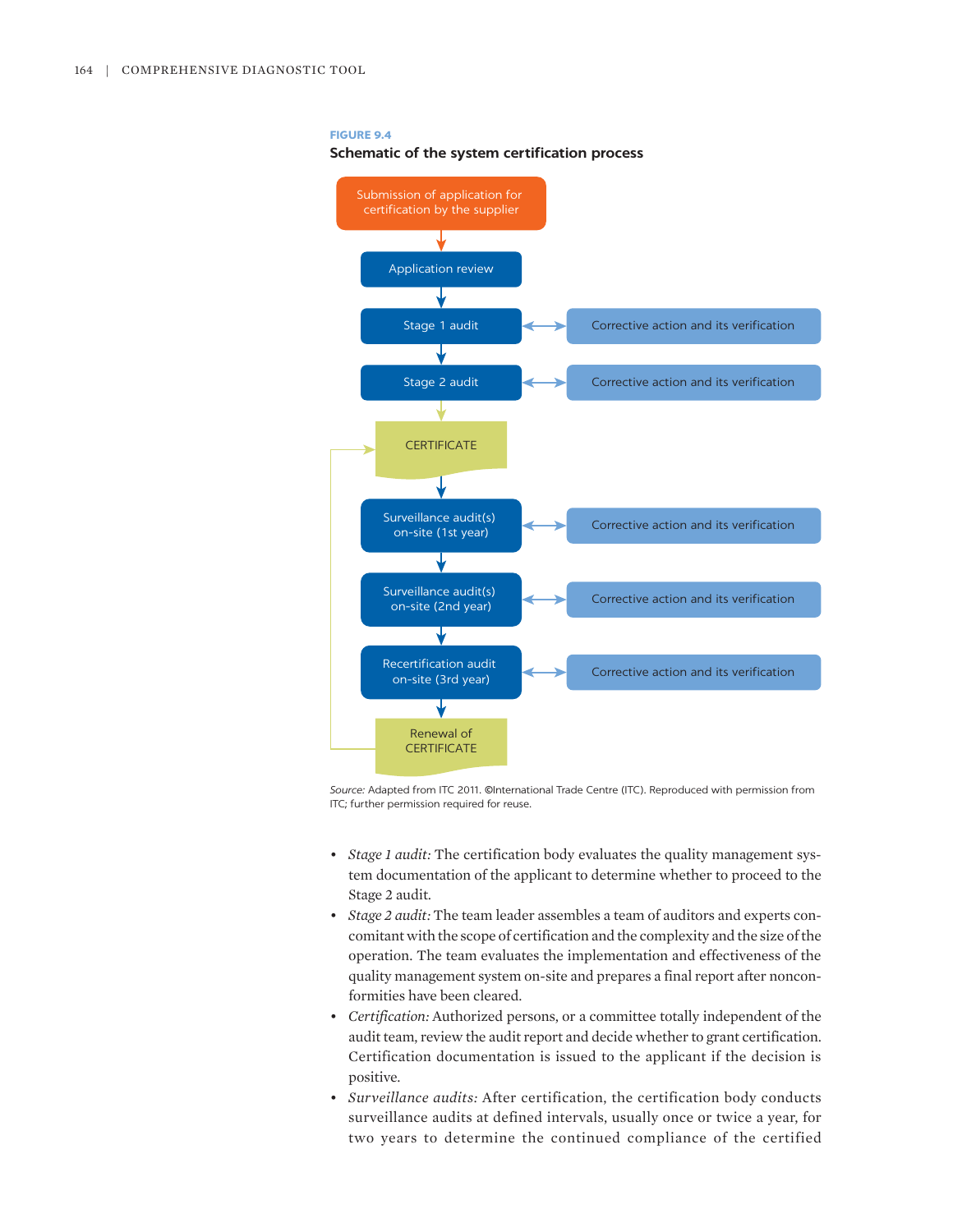company with stated requirements. The surveillance audits are not as comprehensive as the Stage 2 audit.

• *Recertification audit:* In the third year after certification, the certification body conducts a recertification audit similar to the Stage 2 audit to renew the certificate for another three years, and the cycle repeats itself.

Details of certified companies, together with their scope of certification, are made known publicly on the certification body's website. Failure to correct the identified nonconformities can ultimately lead to the withdrawal of the certificate, or the company can decide not to continue with certification, in which case the certificate is withdrawn as well.

### *Existing information/reporting/monitoring*

- Certification body's quality management and process documentation
- Application records
- Audit reports and records
- Certification committee records
- Certification body website

### **9.6 PILLAR 4: EXTERNAL RELATIONS AND RECOGNITION**

#### **9.6.1 Benchmark and significance**

Whereas accreditation may be a precondition for the recognition of the competency of a system certification body in the nonregulated market, further steps are frequently necessary in the regulated market. These have to do with the legal accountability of the certification body once it starts providing certification services to support the implementation of technical regulations or sanitary and phytosanitary measures.

The technical term for this official recognition by the authorities is "designation" (ISO/IEC 17000, "Conformity Assessment—Vocabulary and General Principles"). Countries may use others—for example, the "notified bodies" of the EU. Many multinational system certification schemes have their own mechanisms to recognize certification bodies providing certification services in support of these schemes. Without such recognition, system certification bodies will find it difficult to penetrate these potentially lucrative markets.

### **9.6.2 Recognition at the national level (building block no. 19)**

#### *What is meant*

Major Recognition at the national level is achieved through accreditation to the relevant international standard. Recognition may be by the market, or it can go a step further in being designated by a governmental authority for specific system certification services related to the implementation of regulations.

### *How can it be demonstrated?*

Recognition at the national level in the marketplace has developed to the point where accreditation to the relevant international standard (such as ISO/IEC 17021 or a similar standard) has overtaken all other types of recognition arrangements in importance. Such accreditation should be provided by an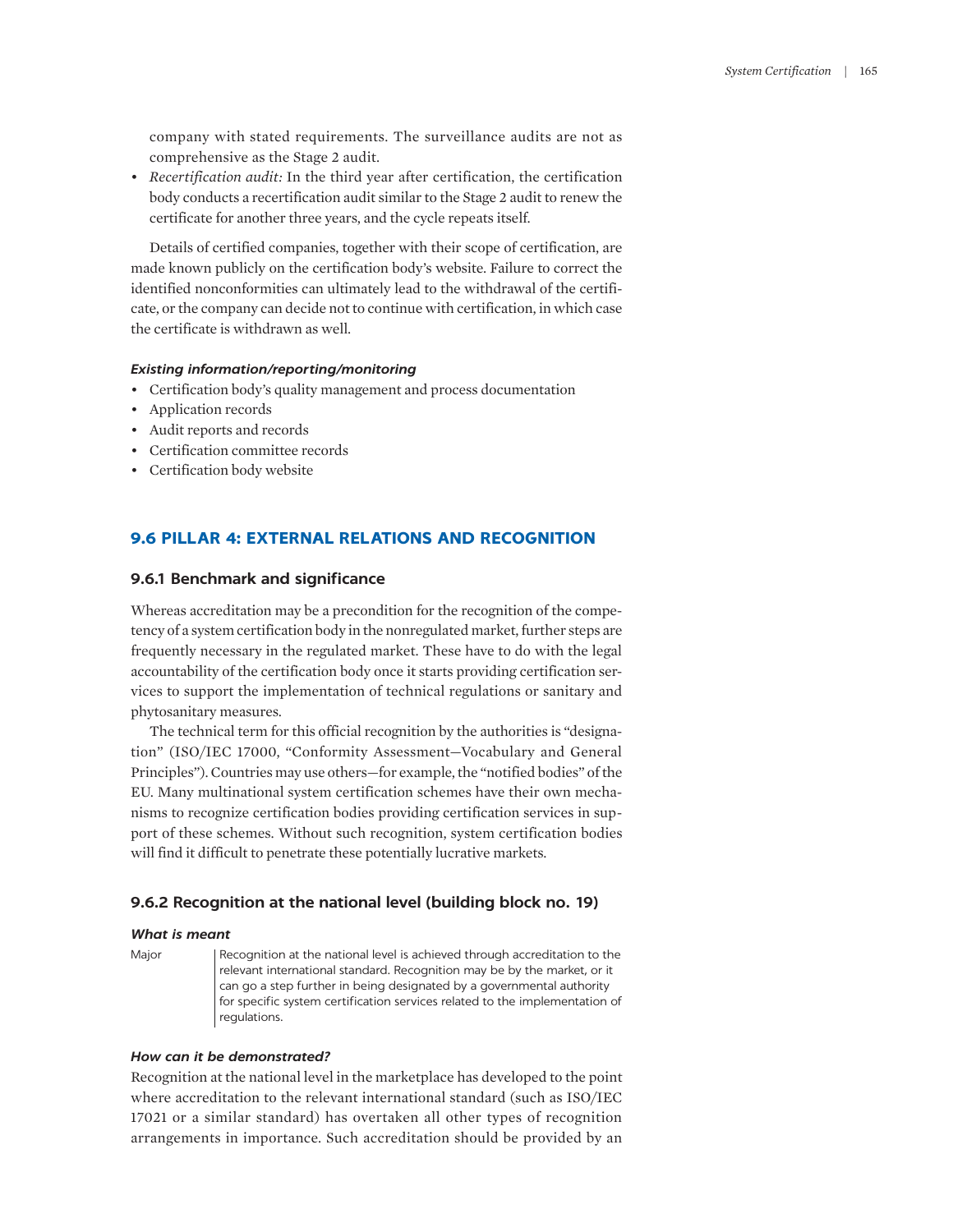accreditation body that is a signatory to the International Accreditation Forum (IAF) Mutual Recognition Agreement.

Recognition by regulatory authorities through designation is now largely based on accreditation, plus some additional legal requirements not covered by accreditation (for example, legal liability in the country, up-to-date tax returns, and others). Competency assessments by regulatory authorities against their own requirements, for example, are slowly being abandoned in lieu of an independent accreditation.

#### *Existing information/reporting/monitoring*

- Official lists of accredited certification bodies
- Official lists of regulatory authorities in respect of designated certification bodies

#### **9.6.3 Recognition at the international level (building block no. 20)**

#### *What is meant*

Major Recognition at the international level can be achieved by various means. Accreditation by an IAF-recognized accreditation body is a good start. Sectoral arrangements are in place as well, especially for certifications schemes based on private standards, such as Fair Trade, the FSC, the MSC, and others.

#### *How can it be demonstrated?*

Accreditation to ISO/IEC 17021, for example, by a recognized accreditation body facilitates the recognition of certification body results among at least the other members of the IAF Mutual Recognition Agreement. Such accreditation may also facilitate recognition in countries not yet part of the Agreement.

Other certification schemes based on private standards may have differing approaches. Hence, a careful analysis of the main exports of the country will reveal the need for recognition of the relevant certification bodies, and the concomitant international scheme for achieving the same. In some cases, it may not be possible to establish a certification body at the national level for private standard certification schemes, because they frequently operate as a closed shop with only their own certification body allowed to conduct audits (see module 6, section 6.5, of the QI Toolkit).

#### *Existing information/reporting/monitoring*

- System certification strategy and its implementation plans
- IAF membership data
- Other international recognition systems relevant to the country

#### **9.6.4 Coordination within the QI (building block no. 21)**

#### *What is meant*

Minor Coordination among the certification bodies of the country is based largely on activities managed through voluntary associations.

#### *How can it be demonstrated?*

A national certification body association in which membership is voluntary can be helpful in coordinating some elements of certification activities—for example, lobbying governmental authorities, facilitating discussions on a better